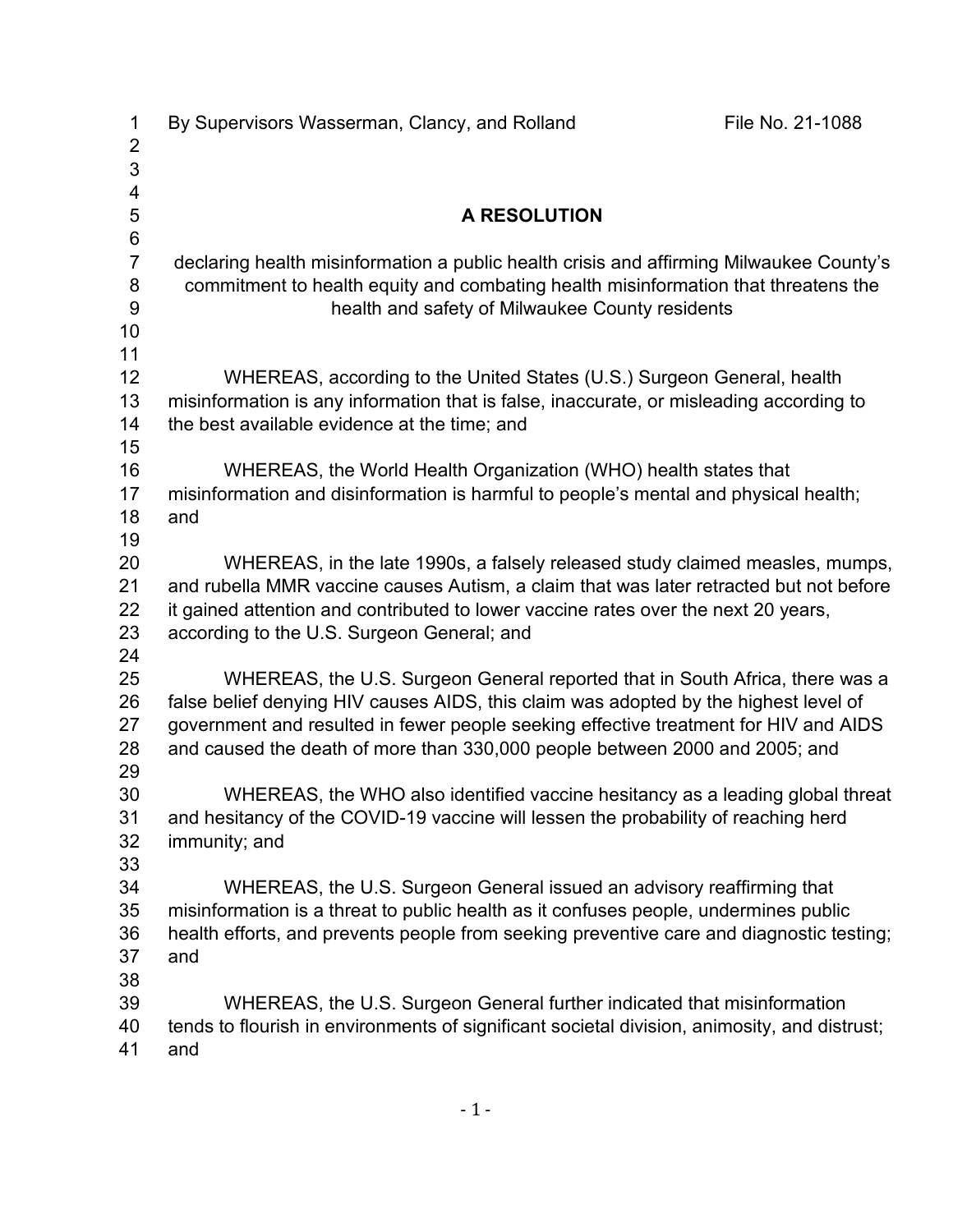WHEREAS, the internet and social media platforms have made it increasingly more accessible for people to access and share health misinformation, as the Pew Research Center found that 75 percent of adults sought health care information online in the past year; and

 WHEREAS, the Media Research Project, operated by the Associated Press in collaboration with the Nonpartisan and Objective Research Organization (NORC) at the University of Chicago, found that people who see an article from an unknown trusted source, but written by an unknown media source, have much more trust in the information than people who see the same article from a reputable media source shared by a person they do not trust; and

 WHEREAS, Milwaukee County adopted File Nos. 20-26, 20-298, 20-328, 20-29, 20-30 and others that provides various informational reports and administrative orders about actions Milwaukee County has taken to mitigate, combat, and inform residents about COVID-19 in the County; and

 WHEREAS, misinformation has exacerbated a pandemic that has led to the death of 1,657 individuals in Milwaukee County; and

 WHEREAS, misinformation is harmful to individuals' health and public health, and contributes to health inequities, and more action needs to be taken to combat misinformation to keep people safe, informed, and healthy; and

 WHEREAS, the Committee on Health Equity, Human Needs and Strategic Planning, at its meeting of December 8, 2021, recommended adoption of File No. 21-1088 (vote 4-0); now, therefore,

 BE IT RESOLVED, the Milwaukee County Board of Supervisors hereby affirms its commitment to health equity and declares health misinformation a public health crisis; and

 BE IT FURTHER RESOLVED, Milwaukee County will continue its efforts to combat health misinformation that threatens the health and safety of residents of Milwaukee County by partnering with state and local public health agencies to build long-term resilience to misinformation and continue to release timely, accurate, easy to understand health information digitally, in-print and in person.

81<br>82

12/08/21